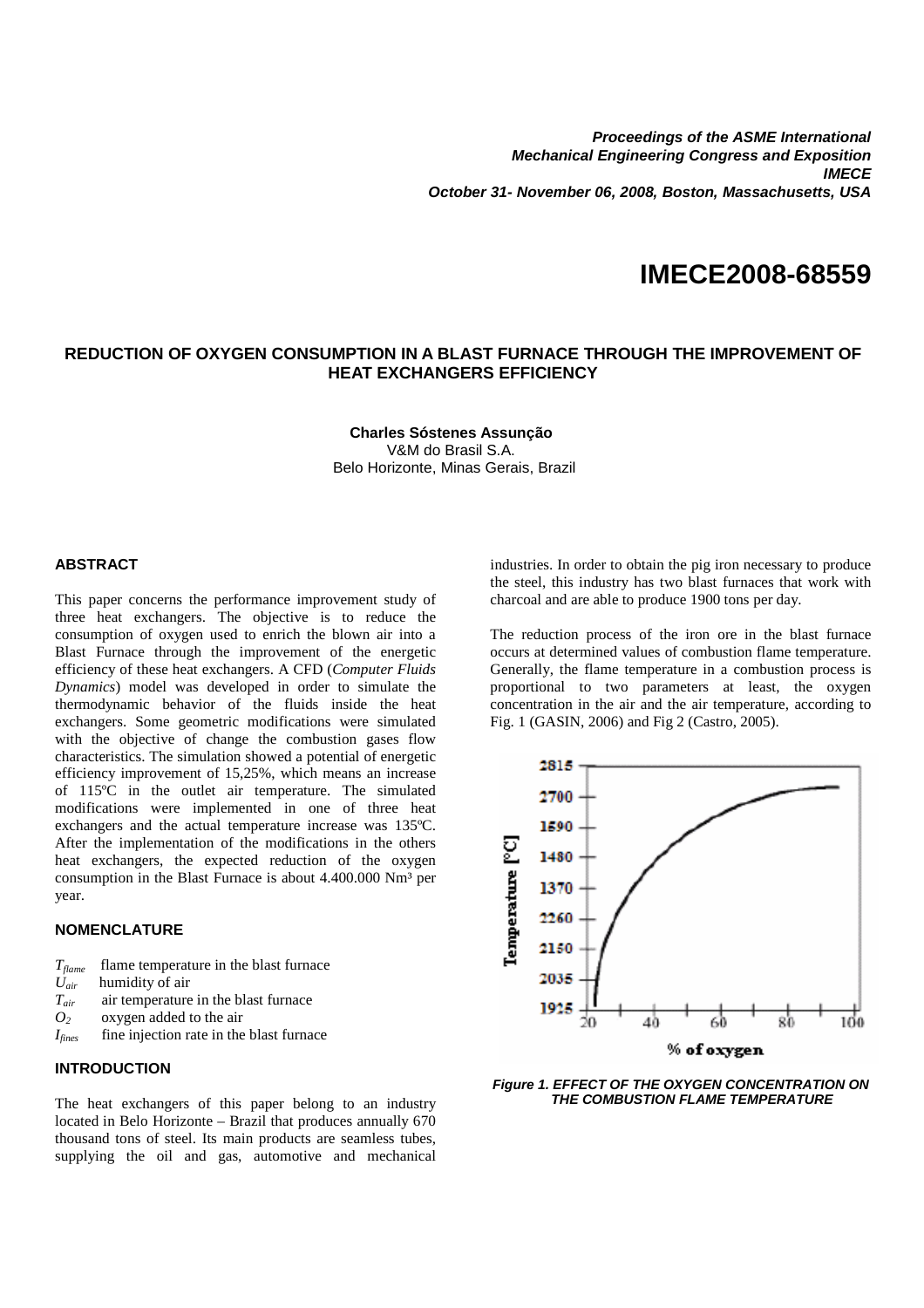



As greater the oxygen concentration is, greater the combustion flame temperature will be. However, to enrich the combustion air with oxygen means to increase the production costs and that is not desirable.

On the other hand, the flame temperature in the blast furnace can be increased through the increase of the combustion air temperature. At this industry, the combustion air of one blast furnace is heated by three heat exchangers called Glendons.

These heat exchangers work continuously and consist in a chamber with refractory wall where the outlet gas from the blast furnace is burnt. The heat generated by the combustion heats the air inside the coils, according to the Fig. 3. The heat exchange between the combustion gases and the air inside the coils is not enough to increase the temperature of the air to the values required by the process in the blast furnace. Thus, this air is enriched with oxygen in 4% of total volume, which means a daily consumption of 29000 Nm<sup>3</sup>.

In order to reduce the consumption of oxygen in the blast furnace through the improvement of the energetic efficiency of Glendons, a computer model was developed in CFD (Computer Fluids Dynamics) and some modifications in the heat exchangers were simulated. After the result analysis, these modifications were implemented in one of the three heat exchangers.

#### **METODOLOGY**

Even though there are three heat exchangers in the heating system of air, only one heat exchanger was analyzed due to the similarities between all of them (same geometry and same parameters), and the conclusions were extended to the other ones. This study was divided in three steps where the operational conditions were kept the same in all steps.



**Figure 3. GLENDON SCHEMA** 

The first step consisted in develop the CFD model of the thermodynamic behavior of the fluids inside the Glendon and validate it with field measurements. The geometric model was generated in GAMBIT® and the meshes were generated in FLUENT®. In this analysis, some hypotheses were taken into account:

- Steady flow: stationary, compressible and turbulent;
- Fluid: air as a ideal gas, inside and outside of the coils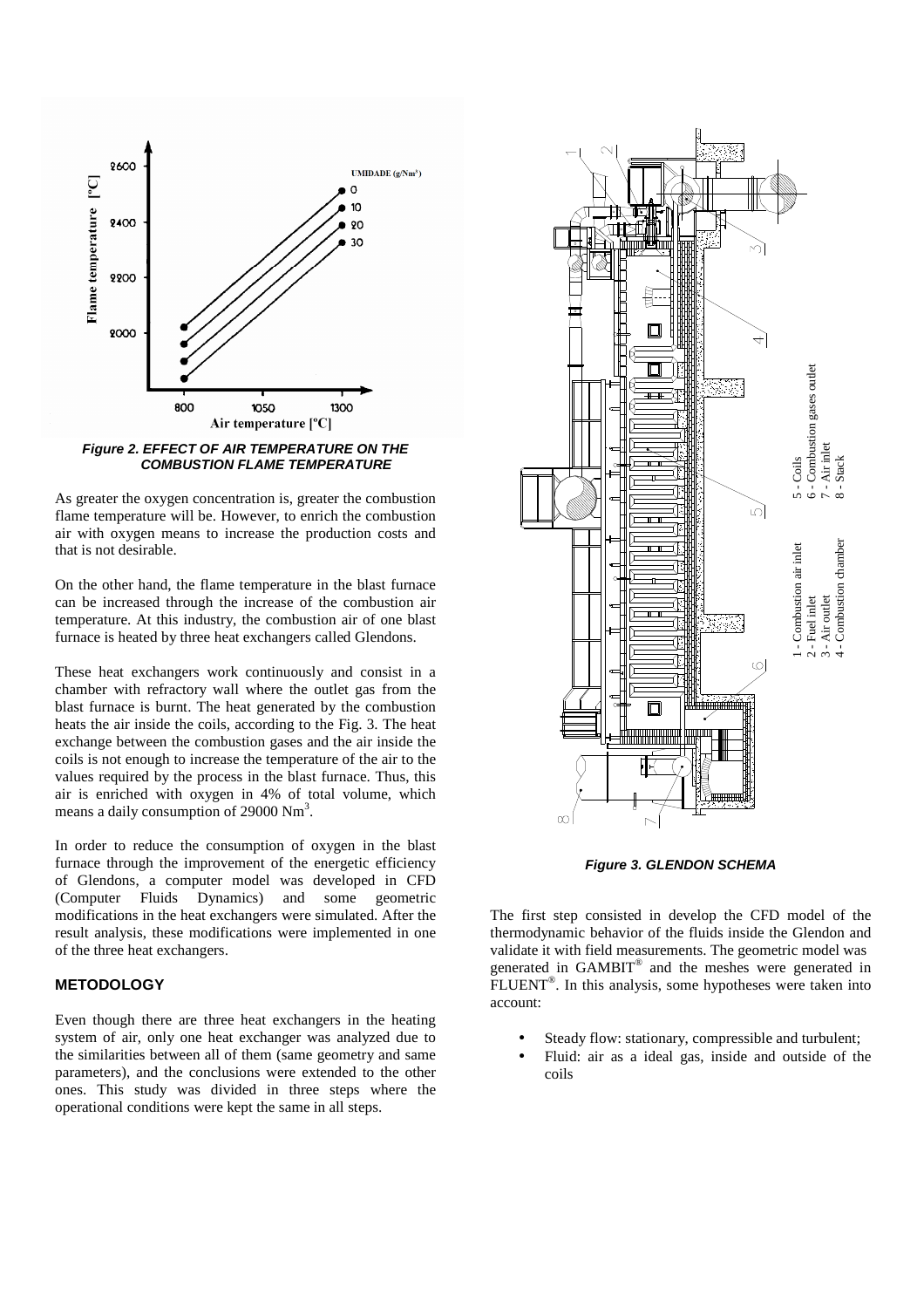- Burners: the combustion was not modeled directly. The equivalent inlet of energy was supplied by a hot air flow
- Coil material: standard steel of FLUENT<sup>®</sup>
- Wall material: refractory (insulated walls)
- Inlet air temperature: 95ºC
- Inlet air pressure:  $1,12$  kgf/cm<sup>2</sup>
- Air flow: 9969,3  $Nm^3/h$
- Air temperature in the burners:  $1033^{\circ}$ C
- Air pressure in the burners:  $1 \text{ kgf/cm}^2$
- Emissivity: 0,8 (steel) and 1 (refractory)
- Air flow in the burners:  $10063 \text{ Nm}^3/\text{h}$
- Air absorption coefficient: 0 at 95°C and 0,2 at 1100°C (linear variation).

The second step consisted in simulate the reduction of the combustion gases flow area in the cross section in order to increase the gas speed and the convection coefficient. The roof was lower 100 mm and the walls were brought near 100 mm.

The third step consisted in simulate the introduction of five plates which work as baffles, according to Fig. 4, in order to change the flow direction of the combustion gases, from counter way to cross way, increasing the heat exchange between the gases and the air inside the coils.

After the simulations in the CFD, a technical project was developed based on the simulated concept and the modifications have been implemented in one heat exchanger. Some tests have been carried out in order to establish the highest value of the outlet air temperature without damages to the equipment, increasing the set point 10ºC each two days.

## **RESULTS**

The model of the thermodynamic behavior of the Glendon has not been totally validated. The actual outlet air temperature was 734ºC and the simulation obtained 693ºC. This difference could be corrected adjusting the combustion gas emissivity, but due to the lack of time it has not been done. Then, the results of the second and third steps were compared with the non-validated values, what has not disqualified the conclusions.

The table 1 shows the energy balance results of the three steps.

| Positions                       | Step 1 | Step 2 | Step 3 |
|---------------------------------|--------|--------|--------|
| Burners (MW)                    | 3,67   | 3,67   | 3,67   |
| Air inlet (MW)                  | 0,232  | 0,232  | 0,232  |
| Combustion gases<br>outlet (MW) | 1,5    | 1,434  | 1,181  |
| Air outlet (MW)                 | 2,4    | 2,464  | 2,706  |

**Table 1. ENERGY BALANCE RESULTS** 

The table 1 shows that for the same inlet conditions (flow of energy in the burners and in the air) the flow of energy in the combustion gases outlet is smaller and in the air outlet is bigger at each step. An increase of the energetic efficiency of Glendon from 59% to 68% was reached and it can be noticed by the increase of the outlet air temperature and the decrease of the outlet combustion gases temperature, according to Table 2.



**Figure 4. SCHEMA OF FIVE PLATES WORKING AS BAFFLES**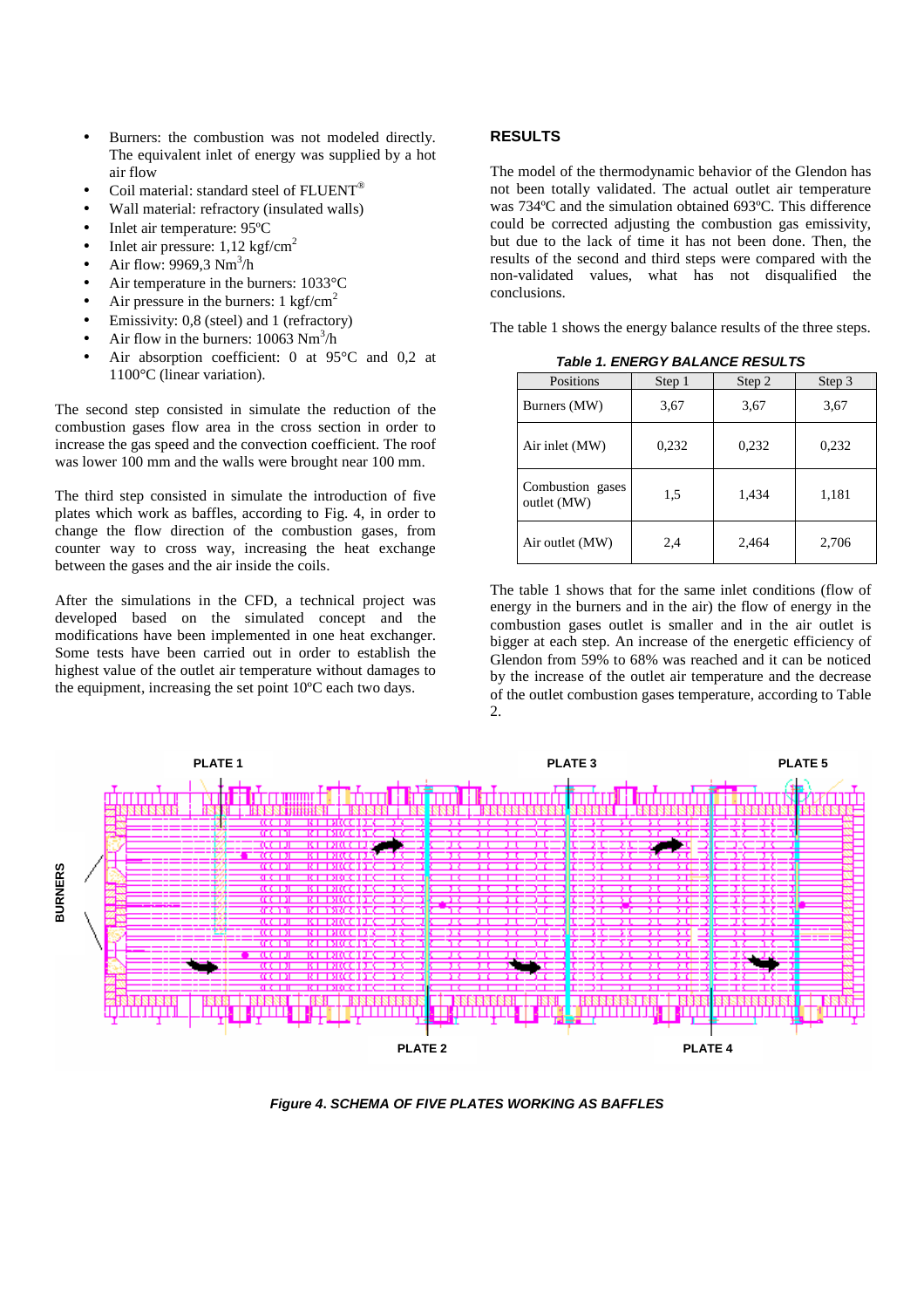| Position                  | <b>Step</b> | <b>Step</b> | Step   |
|---------------------------|-------------|-------------|--------|
| Outlet air $(^{\circ}C)$  | 693         | 710-        | 808    |
| Stack gases $(^{\circ}C)$ | 381         | 378         | $21 -$ |

The increase of the energetic efficiency is due to two main reasons: the increase of the combustion gases turbulence, because as greater the fluids speed is greater the convection coefficient will be, and the change of the flow, from counter to cross way.

Figure 5 and Fig. 6 show the evolution of the temperature profile in each step of the simulation.

In the first step, there are two regions with high temperature in front of the burners in the combustion chamber and then a gradual and symmetric decrease of the temperature in the longitudinal section. In the cross section, it is noticeable that the combustion gases have a preferential path on the top of the equipment due to the low resistance, which is not good



**Figure 5. EVOLUTION OF THE TEMPERATURE PROFILE OF THE COMBUSTION GASES – UPPER VIEW** 

because the combustion gases do not exchange heat in this region leaving the equipment with high temperatures.

In the second step, the most significant change occurred in the cross section, where the temperature profile becomes more homogeneous. This homogeneity is because the preferential path was reduced, increasing the temperature in the low regions. Even though the heat exchange is increased, the temperature gain in the outlet air is small.

The greatest change occurred in the third step, when the flow direction changed. There is no symmetry in the temperature profile anymore and it is noticeable that the combustion gases exchange more energy because their temperature is lower in all equipment long. In the cross section, there is a little area where the combustion gases have high temperature at the upper corner and another area with low temperatures on the opposite side. But, in this configuration it is not a problem because both areas take turns their position at each plate section, which means a better soaking of the heat exchanger.



**Figure 6. EVOLUTION OF THE TEMPERATURE PROFILE OF THE COMBUSTION GASES – CROSS SECTION VIEW** 

#### **Table 2 OUTLET TEMPERATURES**